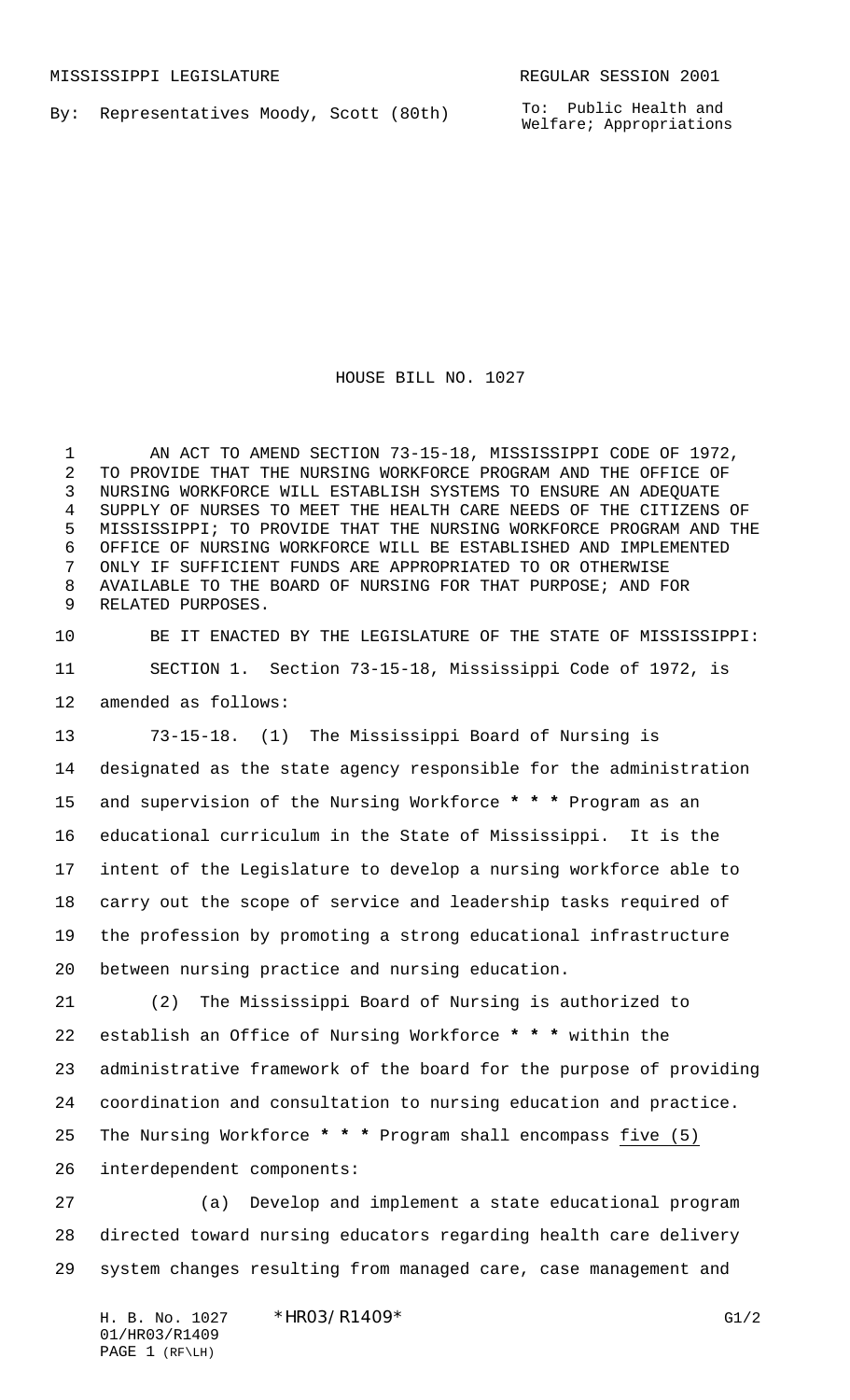capitated health finance systems and the impact these changes will have on curriculum and on the retraining needs of nurses.

 (b) Determine the continuing education needs of the nursing workforce in an environment of restructuring from the hospital-bed-side setting to the home health and community practice settings, and implement such continuing education coursework through the university/college schools of nursing in the state and the community/junior college nursing programs in the state.

 (c) Promote and coordinate through the schools of nursing opportunities for nurses prepared at the associate degree and bachelor degree levels to obtain higher degrees.

 (d) Apply for and administer grants from public and private sources for the development of the Nursing Workforce **\* \* \*** Program prescribed in this section.

 (e) Establish systems to ensure an adequate supply of nurses to meet the health care needs of the citizens of Mississippi. This will include, but is not limited to, gathering and quantifying dependable data on current nursing workforce

capacities and forecasting future requirements. The Office of

Nursing Workforce will report its findings annually to the

Mississippi Legislature.

 (3) Pursuant to the provisions of subsections (1) and (2), the Board of Nursing is authorized to provide for the services of an Office of Nursing Workforce **\* \* \*** Director and such other professional and nonprofessional staff as may be needed and as funds are available to the Board of Nursing to implement the Nursing Workforce **\* \* \*** Program prescribed in this section. It shall be the responsibility of such professional staff to coordinate efforts of the bachelor degree schools of nursing, the associate degree schools of nursing and other appropriate agencies in the State of Mississippi to implement the Nursing Workforce **\* \* \*** Program.

H. B. No. 1027 \* HRO3/R1409\* 01/HR03/R1409 PAGE 2 (RF\LH)